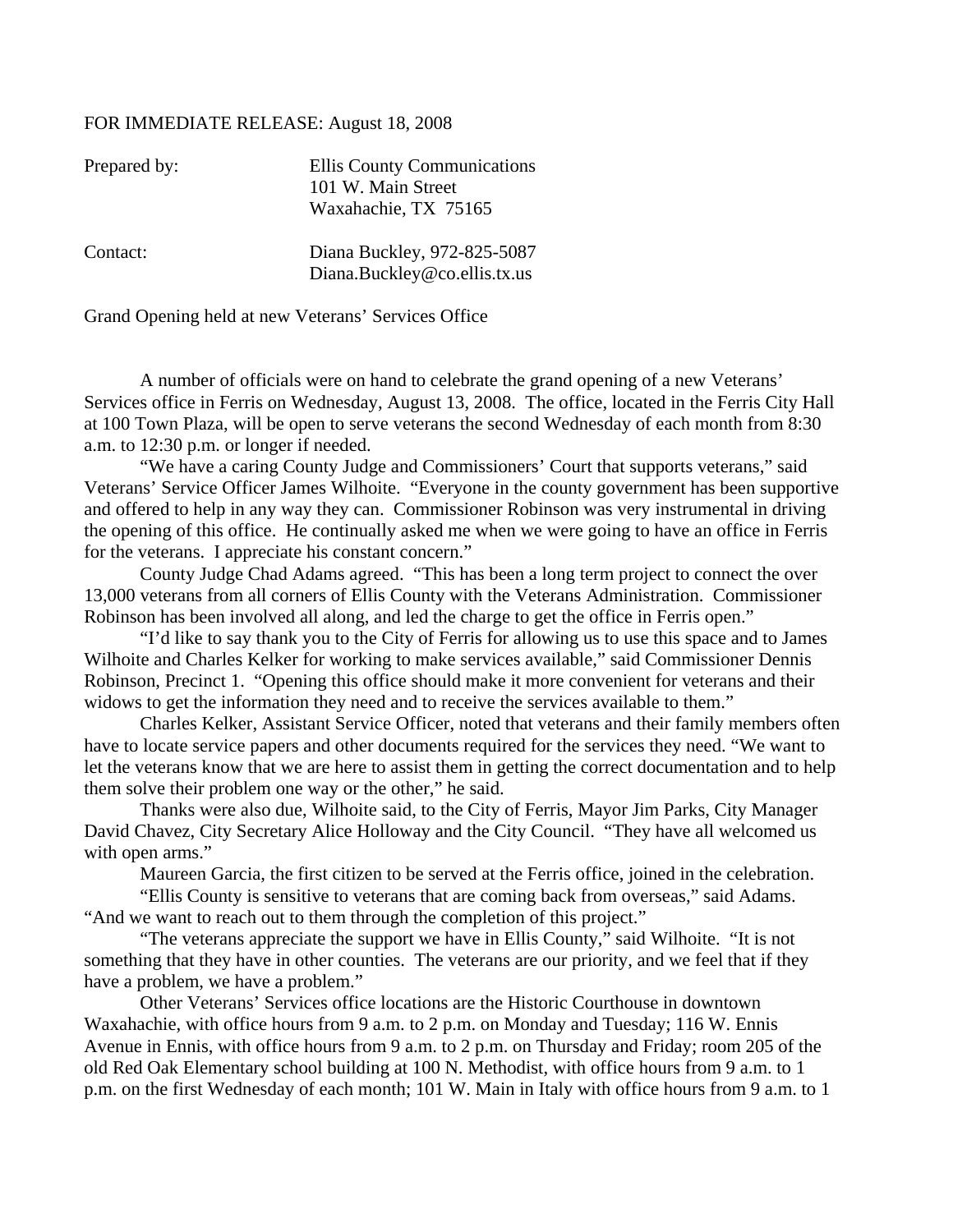p.m. on the third Wednesday of each month; and 1150 N. Highway 67 in Midlothian, with office hours from 9 a.m. to 1 p.m. on the last Wednesday of each month.

The service officers can be reached by telephone at 972-825-5099 or 972-875-4531.



Grand opening of Ferris office for Veterans' Services. Left to right Commissioner Dennis Robinson, pct. 1; Maureen Garcia; Veterans' Services Officer James Wilhoite; County Judge Chad Adams; Assistant Veterans' Services Officer Charles Kelker.